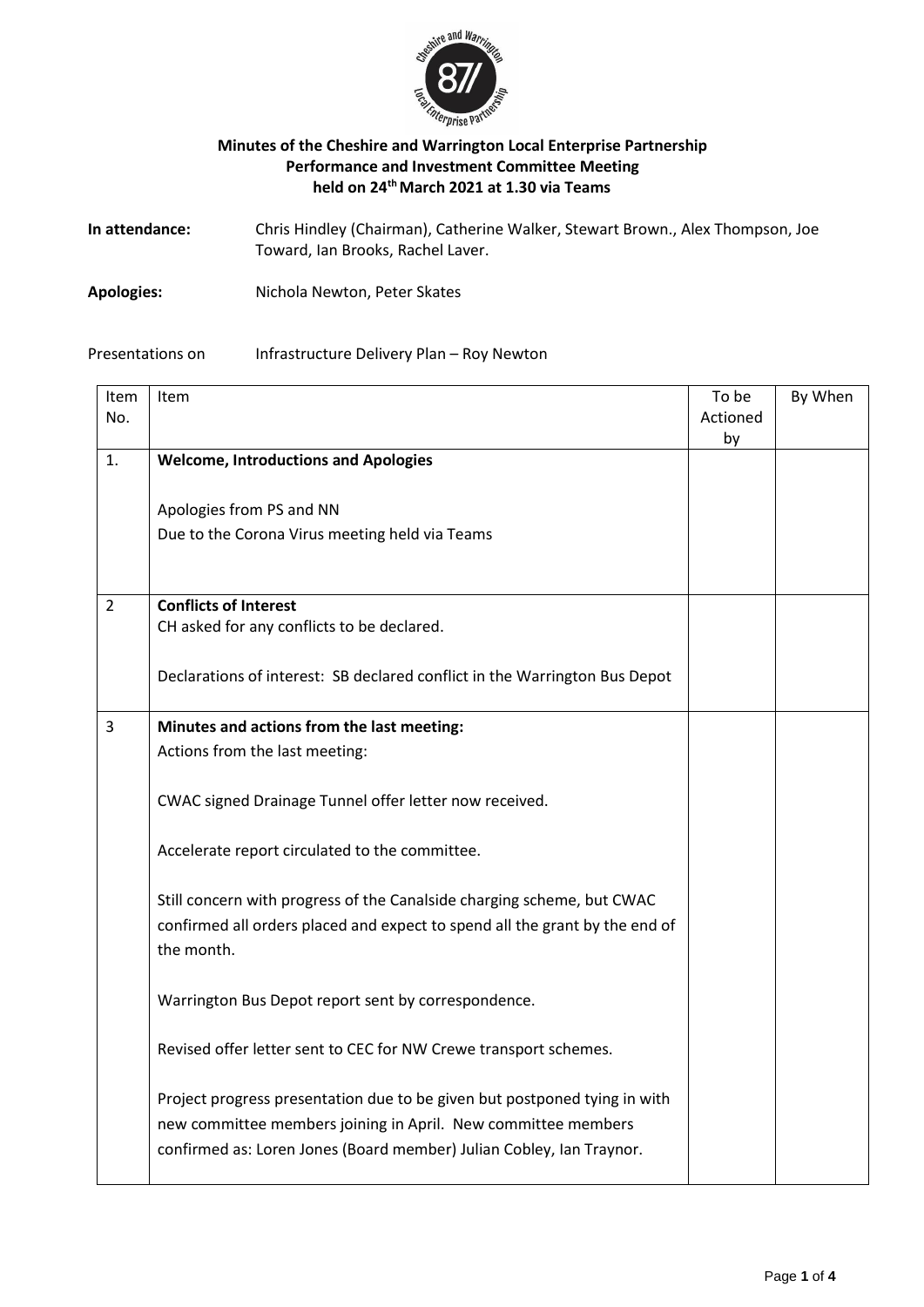|   | RL confirmed she'd spoken to Marketing Cheshire and Influential about                                                                                                                                                                                                                                                                                       |  |
|---|-------------------------------------------------------------------------------------------------------------------------------------------------------------------------------------------------------------------------------------------------------------------------------------------------------------------------------------------------------------|--|
|   | celebrating the successes of the LGF programme. We will have to wait for<br>Purdah to be over before any PR can be completed.                                                                                                                                                                                                                               |  |
|   |                                                                                                                                                                                                                                                                                                                                                             |  |
| 4 | <b>Warrington Bus Depot</b>                                                                                                                                                                                                                                                                                                                                 |  |
|   | Committee confirmed support for the project which had been given by<br>correspondence.                                                                                                                                                                                                                                                                      |  |
|   |                                                                                                                                                                                                                                                                                                                                                             |  |
| 5 | <b>Net Zero Presentation</b>                                                                                                                                                                                                                                                                                                                                |  |
|   | Presentation by Ged Barlow, Mark Sprawson and Helen Anderson.                                                                                                                                                                                                                                                                                               |  |
|   | Project renamed Invest Net Zero Cheshire                                                                                                                                                                                                                                                                                                                    |  |
|   | Roadmap to Netzero.                                                                                                                                                                                                                                                                                                                                         |  |
|   | The study looks at what technology can be used, how to capture heat and                                                                                                                                                                                                                                                                                     |  |
|   | redirect heat e.g. into offshore storage and identifying additional<br>technology that can be used.                                                                                                                                                                                                                                                         |  |
|   |                                                                                                                                                                                                                                                                                                                                                             |  |
|   | They have modelled demand and usage to come up with 20 projects that<br>could be delivered across the region across the region.                                                                                                                                                                                                                             |  |
|   |                                                                                                                                                                                                                                                                                                                                                             |  |
|   | The projects have the potential to make savings of 700 kilotonnes CO2 by<br>the end of the decade.                                                                                                                                                                                                                                                          |  |
|   | The team gave an overview of the website. It will be launched at an event<br>on the 27th of April.                                                                                                                                                                                                                                                          |  |
|   | CW asked how Cheshire and Warrington is doing compared with other<br>regions that have clusters. GB stated it was a real opportunity for Cheshire<br>on Warrington to have demonstrators which were the first of the kind in<br>the country and therefore a real opportunity for the region to become<br>known for its low carbon technology and expertise. |  |
|   | Looking at all kinds of funding options and the potential for a Development<br>Corporation.                                                                                                                                                                                                                                                                 |  |
|   | Government focus is currently on local area plans so this is a good timely<br>opportunity.                                                                                                                                                                                                                                                                  |  |
|   | LEP, LAs and Government need to work closely together.                                                                                                                                                                                                                                                                                                      |  |
| 5 | <b>Marketing update</b>                                                                                                                                                                                                                                                                                                                                     |  |
|   | Nicola Said gave a presentation on marketing and the new website.                                                                                                                                                                                                                                                                                           |  |
|   | The new branding for the LEP is focusing on: healthier, sustainable,<br>inclusive, fastest growing.                                                                                                                                                                                                                                                         |  |

 $\overline{\phantom{a}}$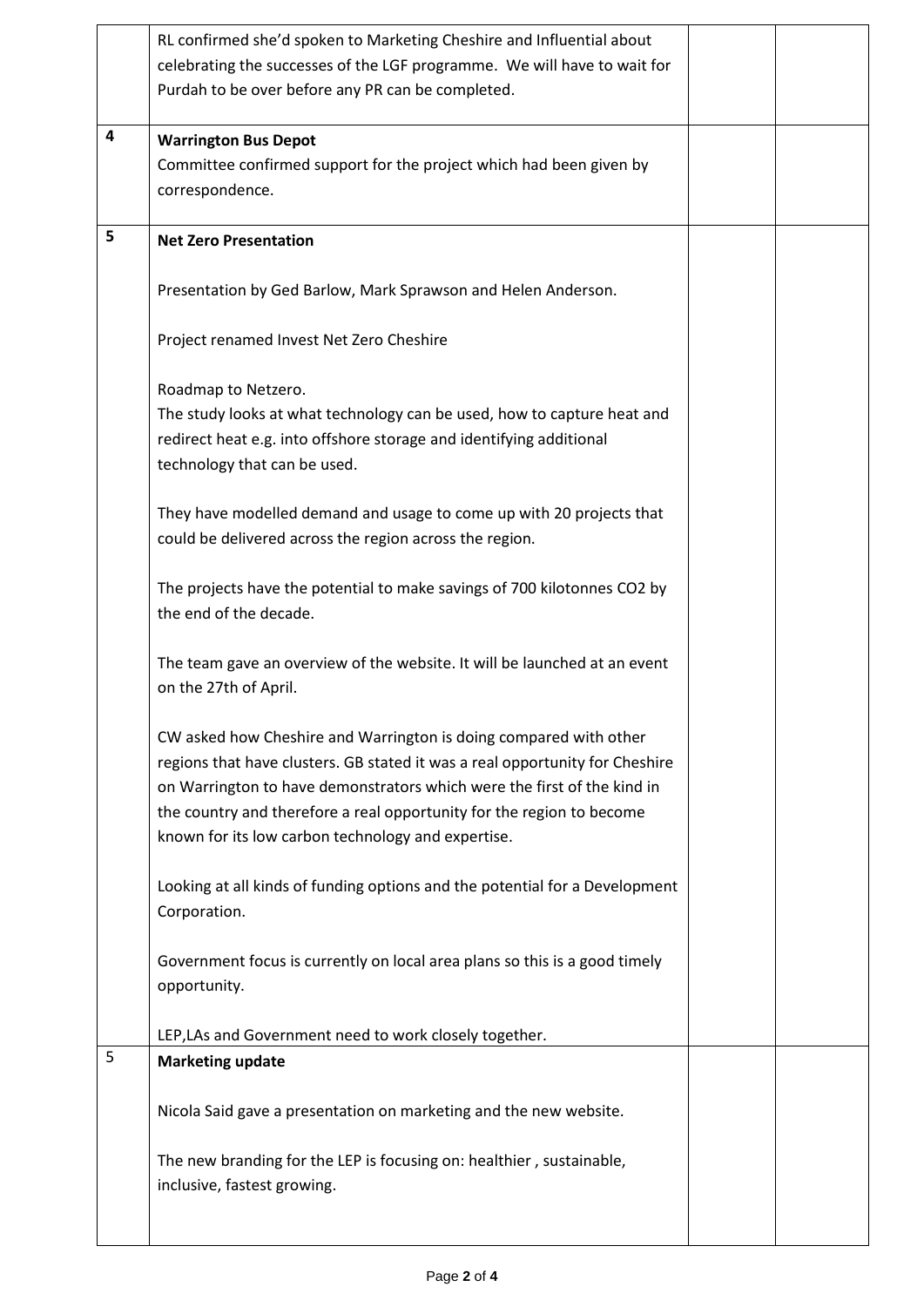|                | NS run through reopening market approach and promoting visit<br>opportunities. "On our doorstep" just one of the key themes promoting<br>what can be done locally.<br>Website is now one brand for all the services Marketing Cheshire and the<br>LEP offer.<br>871 will no longer be used, now just Cheshire and Warrington.<br>RL asked if a map showing interventions could be included in the new<br>website to help demonstrate the breath a number of interventions that<br>the LEP has supported. NN confirmed that this will be looked at in due<br>course.<br>IB asked about what resource there was for ongoing management of the<br>website to ensure it stayed fresh and up to date. NS confirmed that this | <b>RL</b> | Mar 21          |
|----------------|-------------------------------------------------------------------------------------------------------------------------------------------------------------------------------------------------------------------------------------------------------------------------------------------------------------------------------------------------------------------------------------------------------------------------------------------------------------------------------------------------------------------------------------------------------------------------------------------------------------------------------------------------------------------------------------------------------------------------|-----------|-----------------|
|                | was being considered as a team of four had been working on developing it<br>and it was hoped that some of this resource could continue to be<br>committed to it.                                                                                                                                                                                                                                                                                                                                                                                                                                                                                                                                                        |           |                 |
|                | NS confirmed that the website is fully integrated with the CRM system, so<br>all contacts through the website will be logged.                                                                                                                                                                                                                                                                                                                                                                                                                                                                                                                                                                                           |           |                 |
| 6              | <b>European Funding Update</b>                                                                                                                                                                                                                                                                                                                                                                                                                                                                                                                                                                                                                                                                                          |           |                 |
|                | Tim Smith ran through his paper providing an update on ESIF monies.                                                                                                                                                                                                                                                                                                                                                                                                                                                                                                                                                                                                                                                     |           |                 |
|                | ERDF - £100m in national pot . To be used for "Welcome Back Fund" plus<br>£50m from Future High Streets Fund.                                                                                                                                                                                                                                                                                                                                                                                                                                                                                                                                                                                                           |           |                 |
|                | TS stated that MHCLG is looking at awarding additional funds to well<br>performing projects. RL asked if there was any potential for the Evergreen<br>fund to be topped up. RL to follow up with Will Johnson.                                                                                                                                                                                                                                                                                                                                                                                                                                                                                                          | <b>RL</b> | End of<br>March |
|                | ESF - Lottery want to extend New Leaf. Three C&W bids received for the<br>latest call. Applications went to DWP. All awaiting a response.                                                                                                                                                                                                                                                                                                                                                                                                                                                                                                                                                                               |           |                 |
|                | RDPE- oversubscribed and fully allocated                                                                                                                                                                                                                                                                                                                                                                                                                                                                                                                                                                                                                                                                                |           |                 |
| $\overline{7}$ | <b>Programme Update</b><br>RL gave a very brief programme update. With 1 week left to go it looked<br>like the full LGF allocation of £127m would be spent. There had some<br>been some small issues e.g. one of the Business Energy Efficiency<br>Programme projects had dropped out, showing that it was prudent to<br>overcommit this funding.                                                                                                                                                                                                                                                                                                                                                                       |           |                 |
|                | The RAG report showed that no projects had a red rating now and<br>reflected the position the projects were in.                                                                                                                                                                                                                                                                                                                                                                                                                                                                                                                                                                                                         |           |                 |